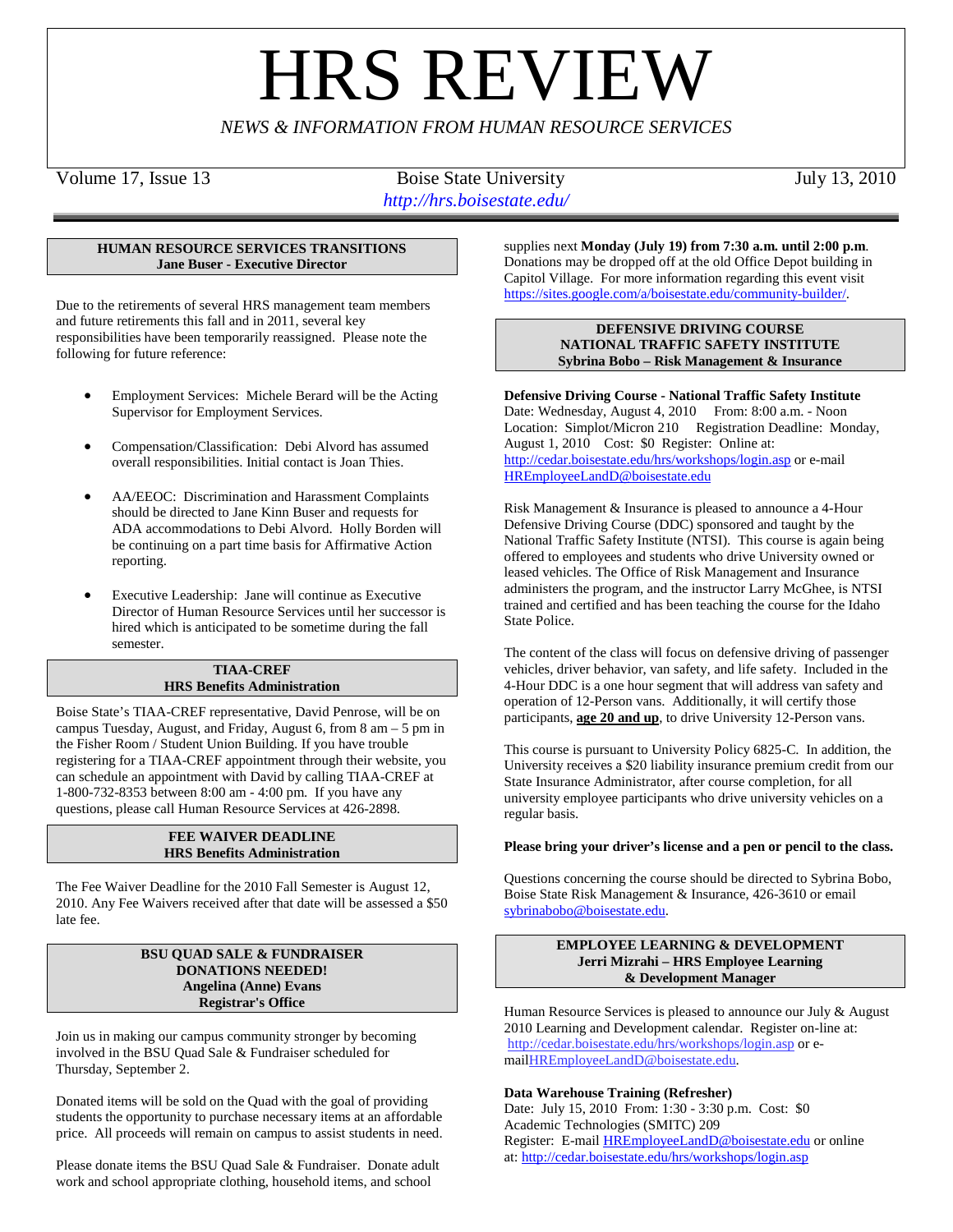# **Digital Photo Essentials**

July 21 and 22, 2010 (please plan to attend on both dates) 6:00 - 9:00 p.m. Academic Technologies (SMITC) 209 Instructor: Tony Loomer, Morfex Media Cost: \$69 Register: E-mail **HREmployeeLandD@boisestate.edu** or online at: <http://cedar.boisestate.edu/hrs/workshops/login.asp>

## **Photoshop CS5**

August 5 and 12, 2010 (please plan to attend on both dates) 8:30 a.m. - 4:30 p.m. Academic Technologies (SMITC) 210 Instructor: Tony Loomer, Morfex Media Cost: \$195 Class Size Limit: 6 Register: E-mail [HREmployeeLandD@boisestate.edu](mailto:HREmployeeLandD@boisestate.edu) or online at: <http://cedar.boisestate.edu/hrs/workshops/login.asp>

## Session 1

- Topic 1 Getting to Know the Work Area
- Topic 2 Basic Photo Corrections
- Topic 3 Retouching and Repairing
- Topic 4 Working with Selections
- Topic 5 Layer Basics
- Topic 6 Masks and Channels

## Session 2

- Topic 7 Correcting and Enhancing Digital Photographs
- Topic 8 Typographic Design
- Topic 9 Vector Drawing Techniques
- Topic 10 Advanced Layering
- Topic 11 Advanced Compositing
- Topic 12 Preparing Files for the Web

If you have any questions regarding the above workshops, please call Angie Zirschky at 426-2936.

# **VACANCIES**

Boise State University is a State agency and must hire Classified positions through the Division of Human Resources (DHR). Current vacancies at Boise State are listed below. For more information regarding state job openings, see the Division of Human Resources website at: *<http://dhr.idaho.gov/>*.

You must currently work for the State of Idaho as a permanent employee eligible to transfer or your name must be within the top 10 listed on the appropriate Division of Human Resources register to apply for the positions listed below. **Job announcements are current and updated on our website located at:**

*<http://hrs.boisestate.edu/joblistings/classified/>*.

Announcements listed may be used to fill both current and future vacancies.

## Call **Jordy LePiane** at **426-1536** for additional information regarding **Classified positions***.*

#### **Professional Staff and Faculty Positions** : Call **Michelle Berard,**

**426-3170**, or visit Human Resource Services / Employment's website at <http://hrs.boisestate.edu/employmentservices/> for position descriptions and information regarding Professional Staff and Faculty positions. Visit<http://hrs.boisestate.edu/joblistings/professional/> and *<http://hrs.boisestate.edu/joblistings/faculty/>* for current openings.

## **OPPORTUNITIES OPEN TO ALL APPLICANTS Announcements Currently Open on the State Web Site**

- Administrative Assistant 2 Honors College
- Administrative Assistant 2 International Learning **Opportunities**
- Administrative Assistant 2 Provost's Office
- Financial Technician Music Department
- Medical Claims Examiner University Health Services
- Program Information Coordinator Registrar's Office
- Technical Records Specialist 1 Registrar's Office

#### **OPEN TO Classified State of Idaho Employees Until Filled (Including BSU)**

- Sr. Landscape Technician Facilities, Operations & Maintenance
- Technical Records Specialist 2 University Housing

Boise State University prohibits discrimination in educational and employment opportunities, services, and benefits on the basis of race, national origin, color, creed, religion, sex, age, disability, veteran status, or sexual orientation. The University also affirms its commitment to providing equal opportunities and equal access to University facilities. For additional information, contact the Office of Equal Employment Opportunity and Affirmative Action at (208) 426- 1979. For inquiries specifically related to sex discrimination and/or Title IX of the Education Amendments of 1972, please visit our website at <http://www.boisestate.edu/generalcounsel/titleix.shtml> or call Kendra Smith, Title IX Coordinator, at (208) 426-4407.

# **NEW HIRES**

- Timar *Bell -* Facilities, Operations & Maintenance, Custodian
- Richard Bishop Sponsored Programs, Mgr, Sponsored Projects Cost Accounting
- Jessica Caldwell-O'Keefe Student Diversity & Inclusion, Director, Women's Center
- Helen Davis Campus Planning & Facilities, Space Planning Analyst
- Chad Erpelding Art Department, Assistant Professor
- Andrew Finstuen Honors Program, Director
- Casey Jones Public Safety, Risk Mgt & Trans, Director, Parking/Transportation Services
- Rick Jung University Advancement, Director, Development
- Kimberly McAdams Psychology Department, Assistant Professor
- Tana Monroe Campus Security/Police Service, Security Analyst
- Sue Moore Financial Aid, Customer Service Rep I
- David O'Donnell Campus Recreation, Custodian
- Sarah Reynolds Center for School Imp & Policy Studies, Regional Specialist

## **DEPARTURES**

- Ingvard Edward Aasvik COBE Micro Computer Lab
- Trevor Bosch University Housing
- Kenneth Brauchle Div of Ext Studies
- Kimberly Bunning Ctr for Sch Imprv/Policy Studi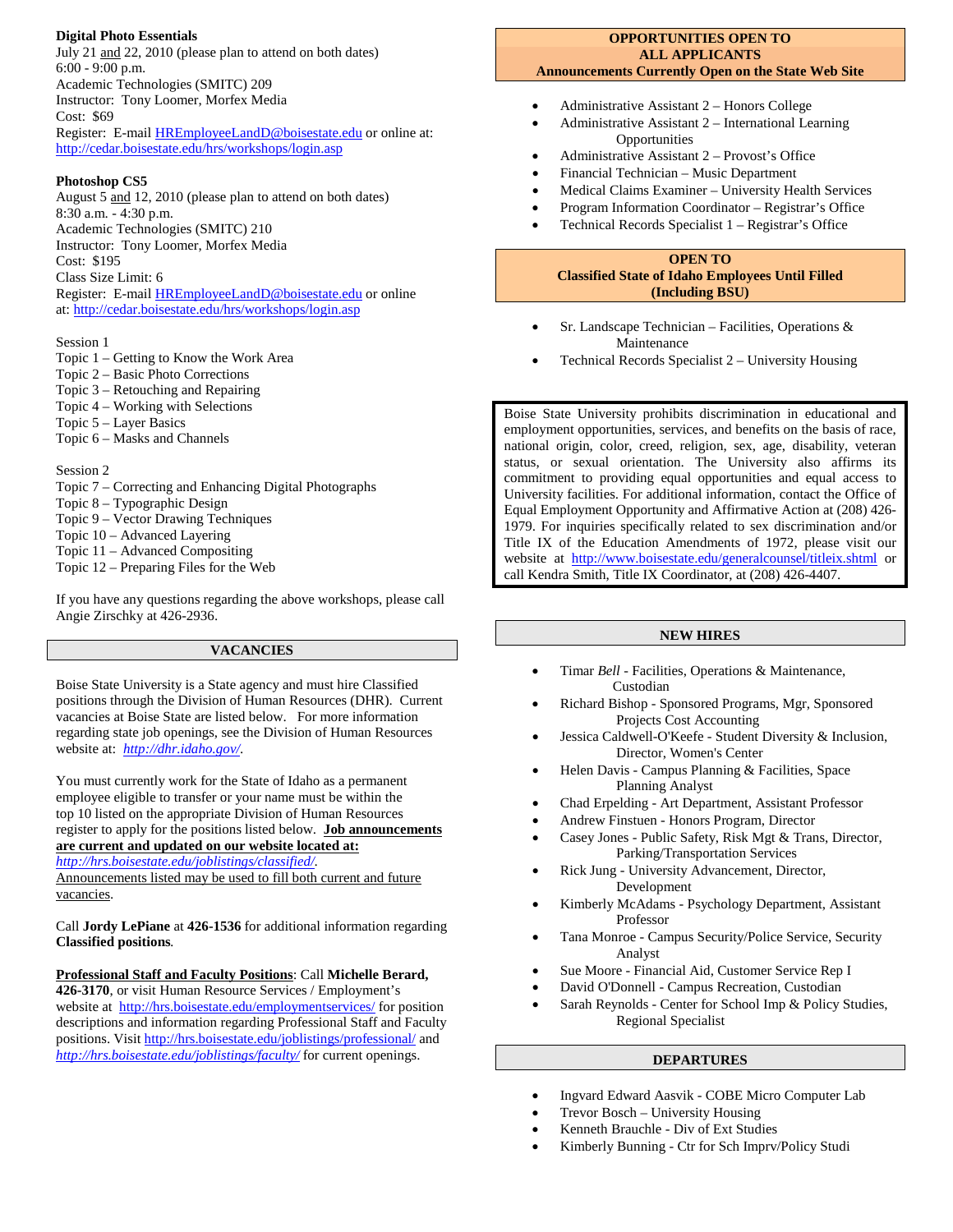- Valerie Cleary Intercollegiate Athletics Men
- Alicia Eshbach Public Safety, Risk Mgmt & Trans
- Darrel Krajnik CEEH (Excellence in Env Hlth)
- Michael Mueller English Department

# **PROMOTIONS**

- Appie (Dawn) Brown English Dept, Administrative Assistant 2
- Angela Krommenhoek University Advancement, Coordinator, Multi Media Campaign

# **TRANSFERS**

- Ruthanne Garber Human Resource Services, Technical Records Specialist
- Laurie Nitz Counselor Education, Administrative Assistant 1
- Kelly Palmer Albertsons Library, Director, Development
- Marilyn Kay Rodriguez Department of Criminal Justice, Administrative Assistant 1
- Dena Ross University Advancement, Manager, Operations

# **RETIREMENTS**

- Susan Jerome University Health Services
- Hy Kloc BSU Radio KBSU
- Sherry McGuire English Department
- JoAnn Northup Accounts Payable

# **Work Study Positions & Employees**

To advertise Work-Study or non-Work-Study positions for students, use our new and improved web-based posting system, BroncoJobs at: http://career.boisestate.edu. Click on Employers Post Your Jobs Here (located under the quick links). Then register for a new account.

To hire a Work-Study student employee, complete the Work-Study Employee Action Form Request at:

[http://career.boisestate.edu/SEWorkStudyEmployeeActionFormRequ](http://career.boisestate.edu/SEWorkStudyEmployeeActionFormRequest.htm) [est.htm.](http://career.boisestate.edu/SEWorkStudyEmployeeActionFormRequest.htm) We will complete the verification process and return the form to you to complete and submit to Human Resource Services.

To hire, change salary, or separate/terminate a student employee (non- Work-Study), complete the **Employee Action Form Non-Work-**[Study Students.](http://hrs.boisestate.edu/forms/eafstudents.pdf) To separate or change salary for Work-Study student employees, complete the **Employee Action Form for Work-Study** [Students.](http://hrs.boisestate.edu/forms/eafworkstudy.pdf)

For additional information on hiring a student employee, visit <http://career.boisestate.edu/SEHandbook-Supervisor.htm> or contact the Career Center at 426-1747.

# **CAMPUS RECREATION Heather Carlson**

## **Facebook**

Become a Fan on Facebook, just click [http://www.facebook.com/reqs.php#/pages/Boise-ID/Boise-State-](http://www.facebook.com/reqs.php#/pages/Boise-ID/Boise-State-Campus-Recreation/55273220688?ref=ts)[Campus-Recreation/55273220688?ref=ts](http://www.facebook.com/reqs.php#/pages/Boise-ID/Boise-State-Campus-Recreation/55273220688?ref=ts)

# **Twitter**

Follow us on Twitter at: http://twitter.com/BoiseStateRec

# **Beat the Heat with a Summer Membership!**

Memberships are open to students and their spouse/partners! Students taking summer courses totaling 4 or more credits have paid for a membership in the student fees. Part-time students or students not taking classes, the membership fee is \$44. Cost is \$45 for a student spouse/partner. Memberships are valid through August 22, 2010. For information call 426-1131.

# **Lacrosse Camps**

The boy's and girl's lacrosse camp is a great beginner to intermediate camp to develop and improve lacrosse skills. The camps are held on the Boise State University campus in late July, early August. A certified athletic trainer is present for the duration of the camp. Each camper will receive a camp reversible jersey and a skills evaluation. All campers will also have the opportunity to spend a lot of one-onone time learning goaltending and facing off techniques. For details or to register, call 426-1131 or click

[http://rec.boisestate.edu/camps/lacrosse/.](http://rec.boisestate.edu/camps/lacrosse/)

# **Get Rec'd and Recover**

Enjoy your last day before school starts with Campus Recreation and University Health Services. Come out and see what we have to offer on Sunday, August 22from 1pm to 4pm. From sports to fitness to massages to overall health information and fun, we have something for everyone. There will be fun, inflatable games, free food, prizes (including free shirts), free popsicles, a slip and slide, grass volleyball, early registration for activities, and much more! Providing good tunes and even more fun will be 103.3 KISS FM. For details call 426-1131 or click http://rec.boisestate.edu/events/getRecd.cfm.

## **Group Exercise Summer Schedule**

If you get bored easily just working out by yourself, our group classes may be just what you're looking for! When everyone is working out together, a team atmosphere is easily established. And no one gets left behind in our classes! All group exercise classes are free to members and guests and available on a drop-in basis. The Group Exercise Summer Schedule has begun. For details call 426- 1131 or click

http://rec.boisestate.edu/fitness/groupEx/schedule\_summer.cfm.

## **Fitness Assessment/Program Design and Personal Training Specials**

Purchase any Fitness Assessment and Program Design combination and receive a \$10 off coupon for a follow up Assessment and Design. Purchase any Personal Training package and receive two free sessions. Promotion runs through December 31, 2010. For details call 426-1131 or clic[k http://rec.boisestate.edu/fitness/training/.](http://rec.boisestate.edu/fitness/training/)

# **Treat Yourself To A Massage**

There is no better complement to a workout regiment than massage. While it is a great way to decompress, massage is also beneficial in treating a wide range of conditions including muscle spasms, pain and soreness from injury and headaches. Don't forget to refer a friend to our Massage Therapy program and receive 50% off your next massage! For details call 426-1131 or click [http://rec.boisestate.edu/services/massage/.](http://rec.boisestate.edu/services/massage/)

# **Climb A Wall**

Utilize one of the largest collegiate climbing gyms in the U.S.; come and climb our wall! Our facility offers excellent terrain for training on boulder, top rope, and lead climbing routes. With over 7200 square feet of climbable space, we offer 4 leadable and 25 top roped routes as well as a bouldering area. For details call 426-1946 or click [http://rec.boisestate.edu/outdoor/climbing/.](http://rec.boisestate.edu/outdoor/climbing/)